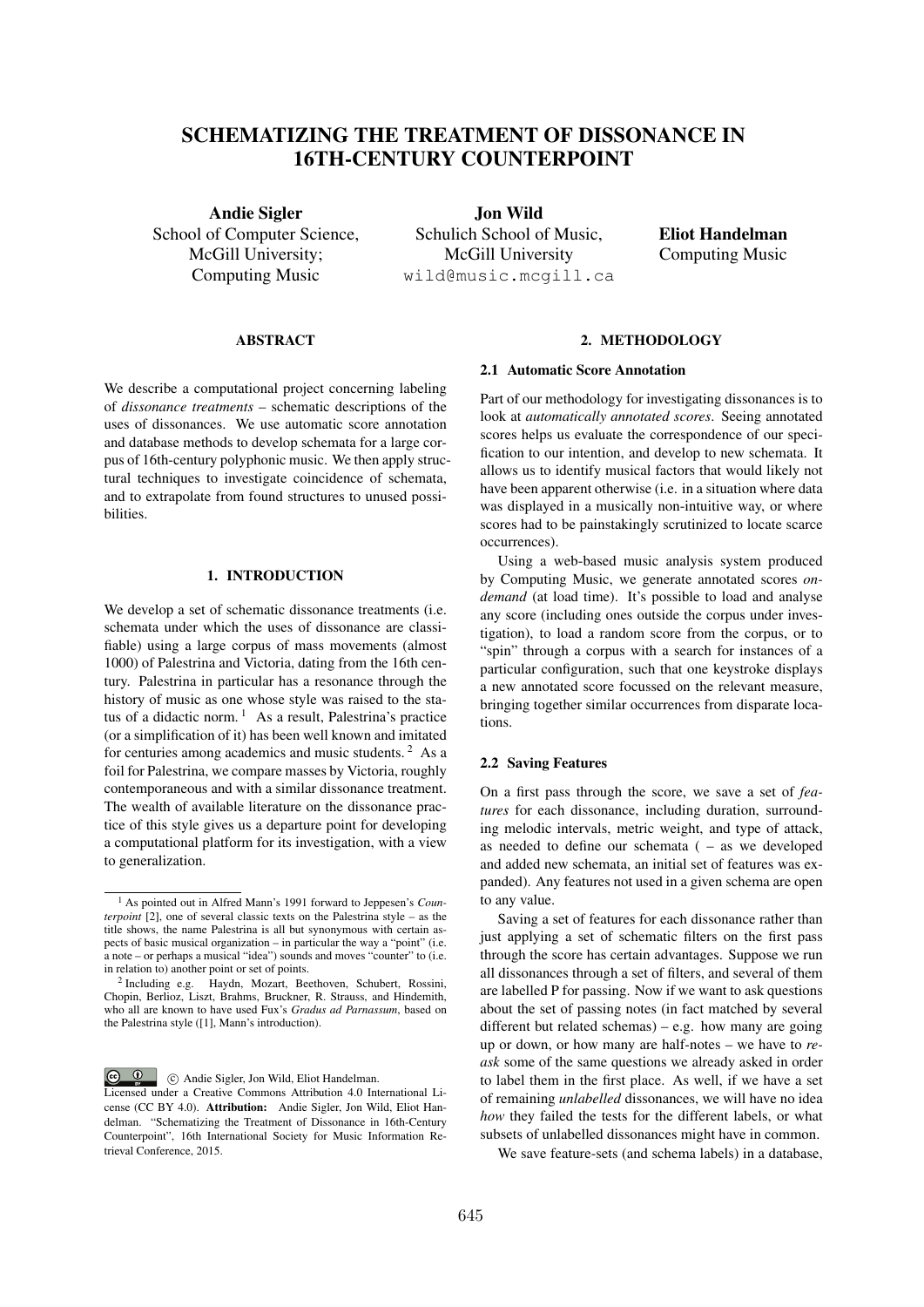so that we can query them in different ways; database searching also helps us develop schemata based on featural similarities of unschematized dissonances.

# 3. DEFINITIONS AND SCHEMATA

#### 3.1 Dissonance and Meter

As in standard practice, we define the *dissonant intervals* as the minor and major second, perfect fourth, tritone, and minor and major seventh, and their compounds (i.e. with additional octaves). A *dissonance* occurs when two notes coincide or overlap in time and form a dissonant interval.

From the initial set of dissonances in a score, we remove certain fourths and tritones that participate in sonorities considered consonant.<sup>3</sup> If a perfect fourth is accompanied by an additional voice sounding a third or fifth (or their octave compound) below its lower note, it is considered consonant. Likewise a diminished fifth accompanied by the pitch a major sixth below its lower note, or an augmented fourth accompanied by the pitch a minor third below its lower note.

*Meter* can be thought of as a temporal grid. We generalize to metric *weight*, where different places in the measure are said to be equally "strong" or "weak." The downbeat is the strongest, followed by the divisions into halves, then divisions into quarters, then eighths.

The meters under consideration are *duple*, using wholenote divisions (e.g. 4/2; 2/2), or *triple*, using dotted-whole divisions (e.g. 3/2, 6/2, 9/2). We don't differentiate between whole notes in a duple meter or or dotted wholes in a triple meter; each one represents an equal beat.

## 3.2 One- and Two-voice Schemata

Although a dissonance is defined as a relationship between two notes in two different voices, commonly only one note needs to be "explained."<sup>4</sup> Typically, when one note is struck and then sustained (or reattacked) while the second note is struck (an *oblique* motion), and the second note is on a "weak" metric position, only the *second* note needs explanation, since the dissonance only occurs once the second note enters – we call the second note the dissonance (with respect to the first note). In these kinds of cases, we can schematize a dissonance treatment with respect to features of the voice containing the dissonance, and not the voice against which it dissonates. For example, a *passing* note is schematized by either of two different melodic shapes: (step up, step up) or (step down, step down).  $5$  It is simultaneously schematized by one of four different metric shapes: a half note on a weak half preceded by a duration of at least a half, a quarter note on a weak quarter, an eighth on a weak quarter, or an eighth on a weak eighth. We

have defined several other "single-voice" schemata; these are summarized in Table 1.

A *suspension* is a *two-voice* schema, involving the suspended note as well as its counterpart, the "agent." The agent, or active voice, is an obliquely struck dissonance on a strong beat, after which the *other* voice (the suspension) is constrained to resolve downward by step. Since we've already set up machinery to find *attacked* dissonances, rather than to find notes that are dissonated against at a particular place in their duration, it's convenient to start the schematization of suspensions with the agent, rather than with the suspension note itself. When we find an oblique dissonance on a strong beat, we can pull in a feature set for the note against which it dissonates, and check whether the combination constitutes a suspension. Further description of suspensions can be found in Table 2.

#### 3.3 Extending the pairwise model

We originally defined dissonances as occurring between *two* voices. One exception to this model that we have already addressed is the consideration as consonant of fourths and tritones that are covered by certain notes in a lower-sounding voice – these are "vertical" or *harmonic* schemata. Apart from these, we have so far used a pairwise model to schematize dissonances between any two voices. But we found we had to extend the pairwise model to account for some dissonances. These are summarized in Table 3.

1. We find that if a note is consonant with an agent of a suspension, it can be dissonant with the suspension without further constraint; as well, we find situations where a note is dissonant with an agent, but explicable as consonant with the suspension.

2. On a weak quarter, two quarter notes or eighths (or one of each) may be dissonant with respect to each other, if there is a third voice such that each is explained as consonant, passing, neighboring, a cambiata, or an anticipation with respect to the (same) third voice. (See Figure 1.)

3. A note *m* that is dissonant within a given pair of voices is in condition M if it has the same pitch class as a note in a third voice that was already sounding when *m* entered, and is sustained at least until the end of *m*. Notes in condition M are often approached and left by leap. A note in condition M may be attacked simultaneously with a dissonance; in this case the note not labelled M will be explained (e.g. as a passing or neighbor note) with respect to the third voice. <sup>6</sup>

## 4. DISCUSSION: EXCEPTIONS AND INDUCTION

At the time of this writing, there are still  $\sim$ 360 dissonances in the Palestrina-Victoria corpus that are not explained by

<sup>&</sup>lt;sup>3</sup> These correspond to major and minor triads in root position or first inversion, and diminished triads in first inversion, though these designations are anachronistic for the 16th century.

<sup>4</sup> Informally, *explaining* means locating a theorized schematic dissonance treatment to which a dissonance corresponds.

<sup>5</sup> I.e. (step up, step up) gives a figure of *three notes*, including a step up *to* the dissonating note called the "passing note", and another step up *from* the passing note.

<sup>6</sup> In fact, if we look at half notes that are dissonant counterparts to condition M, we find that they are *all* passing notes, with six exceptions that are upper neighbors – and these six are all in the same mass of Victoria. This is an example of a unique dissonance treatment, used motivically, that is clearly related to the more common passing version.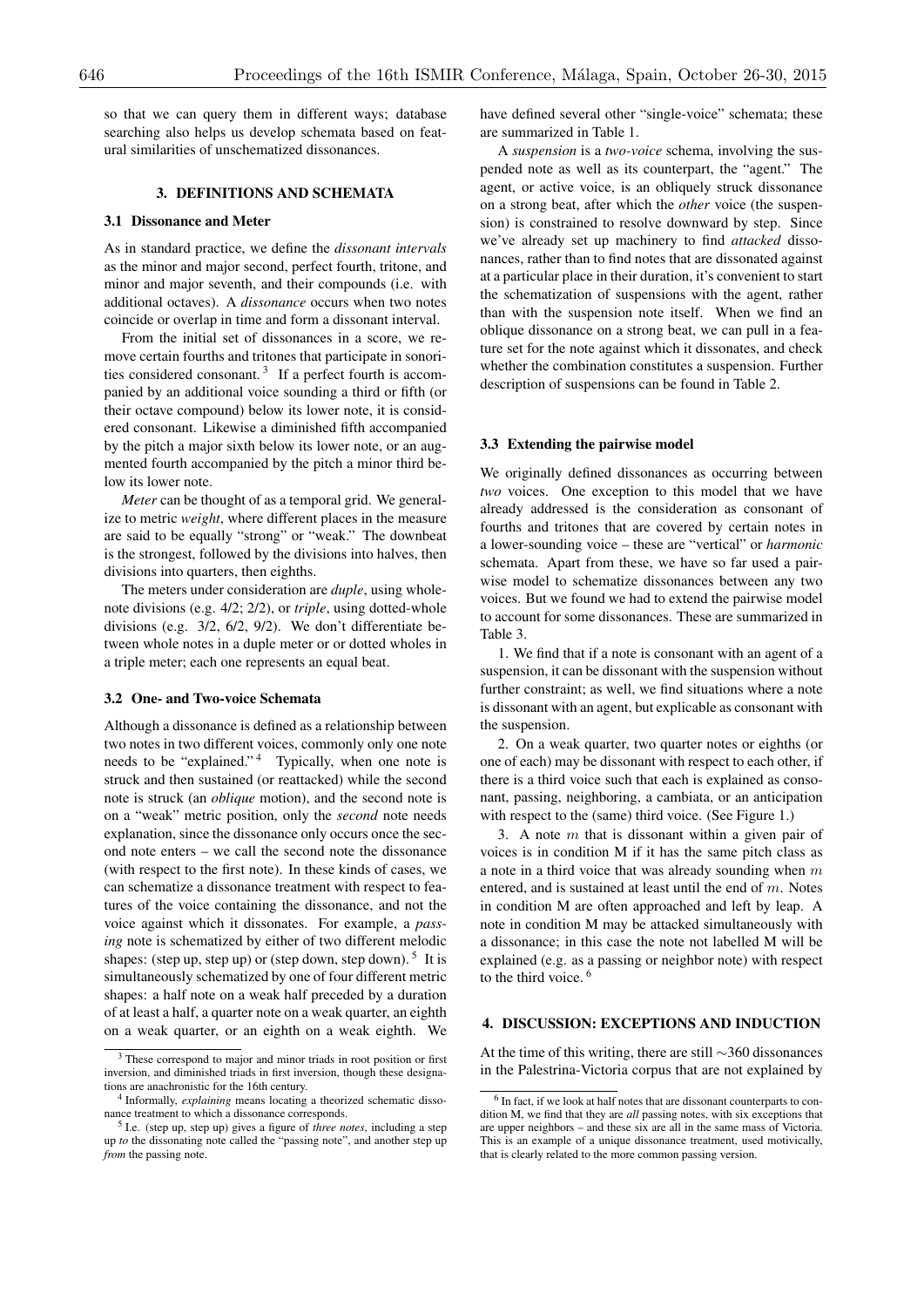| Symbol     | Name                        | Melodic schema                                                                  | Metric schema                                                                     | Attack                  |
|------------|-----------------------------|---------------------------------------------------------------------------------|-----------------------------------------------------------------------------------|-------------------------|
| P          | Passing                     | $(\text{step up}, \text{step up})$<br>(step dn, step dn)                        | weak quarter<br>eighth on weak quarter<br>weak eighth<br>weak half after $>$ half | oblique                 |
| N          | Neighbor                    | (step up, step dn)<br>(step dn, step up)                                        | (same as for P)                                                                   | oblique                 |
| C5,C4,C3   | $(5/4/3$ -note)<br>Cambiata | (step dn, third dn,<br>step up, step up)<br>$-$ or first <i>n</i> notes of this | weak quarter                                                                      | oblique                 |
| A          | Anticipation                | (step, repeat)                                                                  | weak quarter<br>weak eighth                                                       | oblique                 |
| E          | Echappée                    | (step up, leap dn)<br>(step dn, leap up)                                        | weak quarter                                                                      | oblique                 |
| F          | "Fake"<br>suspension        | (step or repeat,<br>step dn)                                                    | syncopated whole<br>syncopated half<br>syncopated dotted-half                     | oblique                 |
| $Q$ , $Qx$ | Third quarter               | (step dn, step dn)                                                              | quarter on weak half;<br>Q if after $>$ half, otherwise<br>Qx                     | oblique<br>simultaneous |
| L          | Leap of third               | (third dn, step up)                                                             | weak quarter                                                                      | oblique                 |

Table 1: "Single-voice" Schemata

| Symbol        | Name                                 | Description                                                                                                                                                                   |
|---------------|--------------------------------------|-------------------------------------------------------------------------------------------------------------------------------------------------------------------------------|
| S.G           | Suspension,<br>Agent                 | Suspension S is sustained or reatracked on the same note; agent G strikes<br>oblique dissonance; S moves down (to its <i>resolution</i> ) by step on a weaker beat<br>than G. |
| <b>T.T2.G</b> | Suspension with<br>third-skip, Agent | As S, but with resolution (third dn, step up) in quarter notes; the note skipped<br>down to can be dissonant (called T2).                                                     |

Table 2: Suspensions

| Symbol   | Name                     | Description                                                                                                                                                                                                             |
|----------|--------------------------|-------------------------------------------------------------------------------------------------------------------------------------------------------------------------------------------------------------------------|
| Gc       | Consonant<br>with Agent  | Dissonant with a suspension S or T but consonant with its agent. Or dissonant<br>with a "Fake" suspension F and consonant with its "agent."                                                                             |
| Sc.      | Cons. with<br>Suspension | Dissonant with an agent but consonant with its suspension.                                                                                                                                                              |
| $M/M2$ , | Match                    | Has the same pitch / pitch class as a note in a <i>third</i> voice already sounding when                                                                                                                                |
| Mx       |                          | M entered, and is sustained at least until the end of M. M's dissonant counterpart                                                                                                                                      |
|          |                          | Mx is attacked simultaneously with M; explained as P or N with the <i>third</i> voice.                                                                                                                                  |
| W        | Weak-quarter<br>clash    | On a weak quarter, a dissonance between two quarter notes or eighths (or one<br>of each), such that each is consonant, passing, neighboring, a cambiata, or an<br>anticipation with respect to some (same) third voice. |

Table 3: Schemata: Extending the Pairwise Model

any of our schemata (versus  $\sim$ 194100 that *are* – we've successfully schematized *>* 99.8% of dissonances in the corpus). Unschematized dissonances are marked with an X in annotated scores. There are quite a few errors (e.g. wrong notes or durations) in our corpus, and it looks like a considerable proportion of Xs are due to these. The ability to quickly navigate to problematic dissonances allows us to make corrections where they are necessary (i.e. by comparison with another edition) – correction of the corpus is currently underway. This method doesn't locate *all* errors in the corpus, but it does point out especially "bad" ones from the point of view of dissonance.

Examining Xs is also part of our development methodology for formulating new dissonance categories. For instance, by doing some filtering on a database of unmatched feature-sets, we noticed that there were 54 unschematized dissonances that are on weak quarters and are approached by a third down and left by a step up. We wrote this schema into our specification ("L" in Table 1), and then were able to "spin" through the instances in the corpus to see whether the schema met our expectations on the annotated scores.<sup>7</sup>

In another database exploration case, we began by observing that there were quite a few unschematized dissonant half- and quarter-notes on beat one, which were approached and left by a step. This preliminary schemati-

<sup>7</sup> After finding this dissonance in the database, we observed that it is mentioned (as possibly an "archaism") in [3], p. 220. Jeppesen's study proves to be a tour de force of detail – for example, on p. 268 he shows a suspension that jumps down a fifth before leaping back up a fourth to its resolution, saying that as far as he's observed, "this occurs but once in the whole collection of Palestrina's compositions," despite being a standard practice in [1]. We don't find a second occurrence in Palestrina, and it occurs once in our Victoria corpus.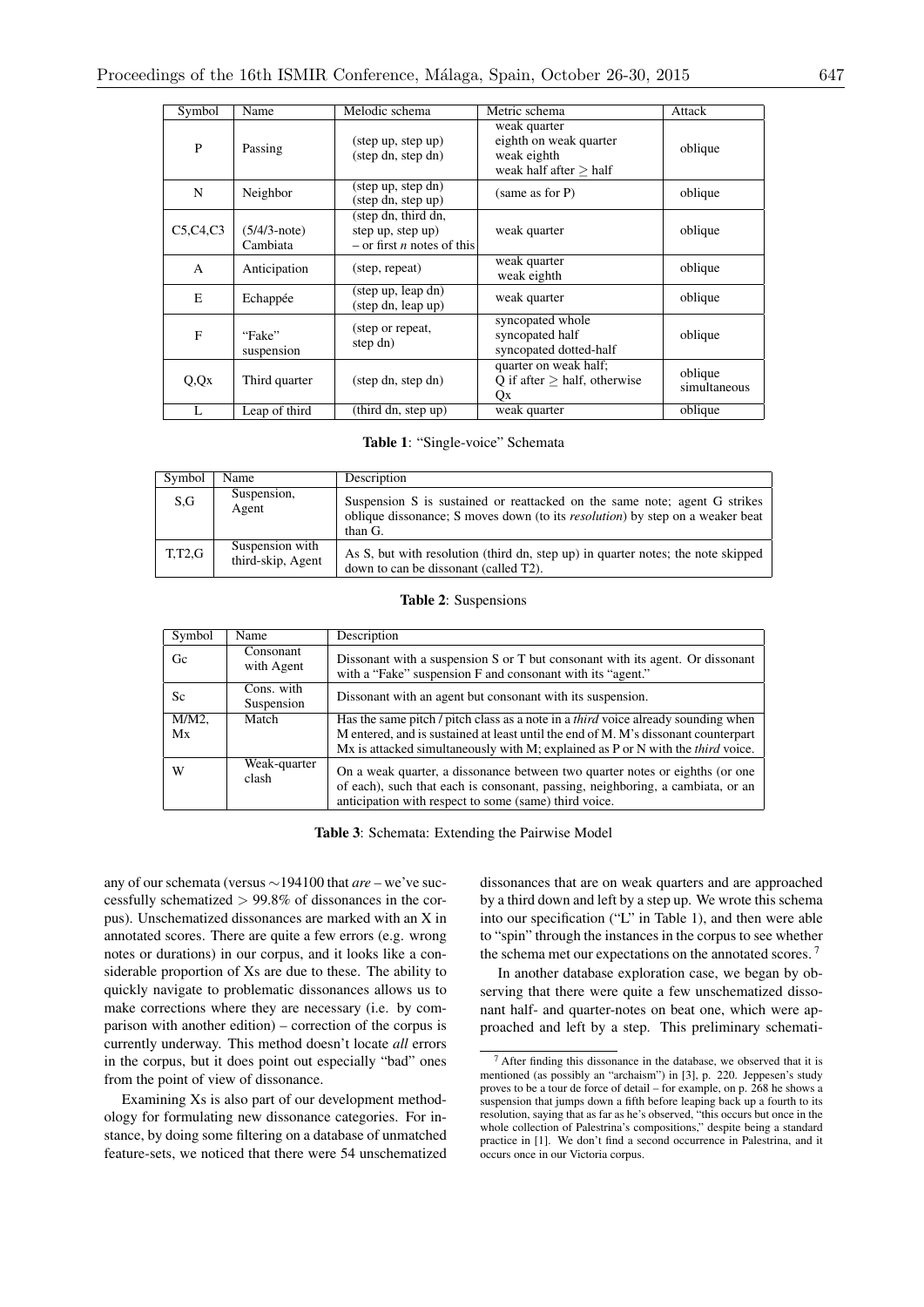

Figure 1: W (weak-quarter clash) are "explained" dissonances (or consonances) with respect to other voices (in this case P and C5), but simultaneous, unclassified dissonances with respect to each other.



Figure 2: The tied note in the third voice marked "F S" is a fake suspension (F) with respect to the bottom voice, and a "real" suspension (S) with respect to the agent (marked G) in the voice above.

zation was obviously too general to keep as a final labeling, since we don't wish to allow passing and neighboring notes on strong beats indiscriminately. But looking through these instances showed us that (along with a small number of less explicable occurrences), there were a couple of schematic situations. One such situation occurred when the dissonance in question had an *agent* as its dissonant counterpart, while being *consonant* with the corresponding *suspension* (shown as label Sc in Table 3). We also were able to refine our definition of *suspensions* by looking at these unschematized strong-beat dissonances. Our original definition stipulated that the agent must be *consonant* with suspension's note of *resolution* (whether or not the agent is still sounding at the time of the resolution). In fact, we find there is one situation where this rule doesn't hold: when the suspended interval is a diminished fifth, resolution forms a fourth (– dissonant) with the



Figure 3: A unique structure of simultaneous dissonances: two passing notes, a neighbor, and a cambiata. (Palestrina: Laudata Dominum, Gloria)

agent. When this happens, the agent always moves up a step to meet the resolution in a (consonant) *third*.

When exploring for new schemata, we sometimes come against occurrences that are interestingly rare. For instance, we find that there are six third-quarter passing notes going *upward* in the combined Palestrina-Victoria corpus. Of these, four are in one mass of Victoria, and are essentially repetitions of the same single situation. The remaining two are separate instances in Palestrina. These kind of instances open musicological questions as to the interpretation of these scare occurrences: *why* was this possibility used just here, and practically nowhere else.

Database exploration works not only for induction of new schemas, but for deeper exploration of defined schemas. For instance, if we look at the feature set for the relatively rare half-note lower-neighbors, we find that *most* of them (in Palestrina 119/150, or 79%) are a perfect fourth above the note they dissonate with. A few (13, or 9%) are a tritone below, and on closer inspection, these all seem to take part in very similar cadential figures. Victoria uses the tritone/cadential lower neighbor somewhat more often – 20/83 or 24%, and the perfect fourth above 43/83 or 52%: a similar but less dramatic tendency.

Likewise, we find that our category for "fake" suspension (F) (which Jeppesen calls a "consonant fourth") never occurs with a tritone, and in fact *always* occurs with either a fourth, or (less frequently) a fourth *and* seventh or second (i.e. with respect to two different voices) . Furthermore, the F which is *only* a fourth at its onset is almost always accompanied by a suspension (S) of a seventh or second on the next strong beat (Figure 2) – the fake suspension of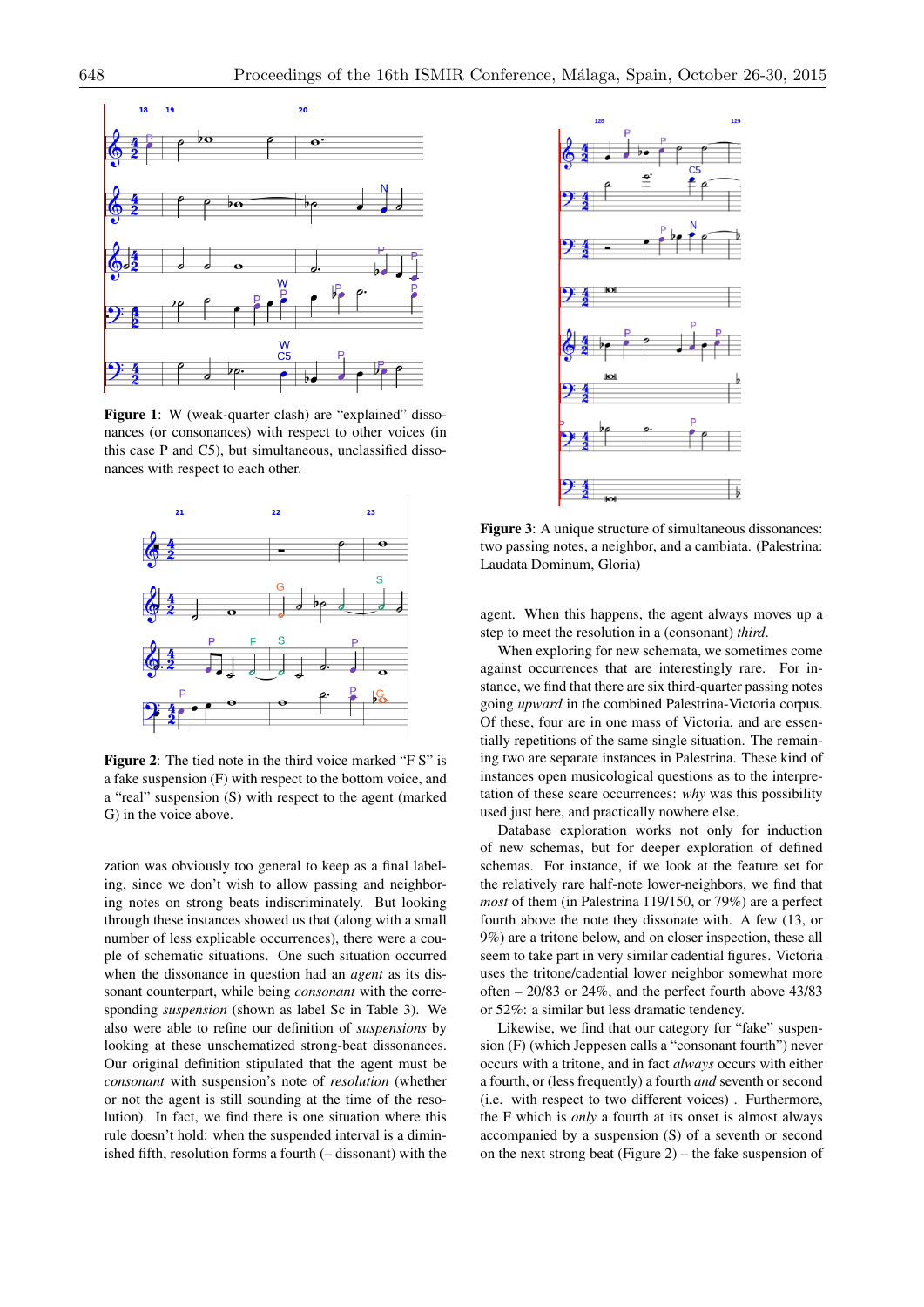a fourth with *no* seventh or second at all is found only 16 times in the Palestrina corpus and never in Victoria. We could continue this line of musicological investigation by surveying for further details, finding e.g. those fake suspensions which are a half note in duration, or those introduced by leap, or those which include a dissonance of a *minor* second or *major* seventh (a rare occurrence), or those which have a resolution of a *major* second (relatively rare).

We wonder: would it be feasible to *automatically* induce dissonance treatments over a corpus (i.e. start from scratch and have a search deliver a set of schemata that are used a minimum number of times in a corpus). Although this would be computationally expensive, it seems possible.

The strategy for doing so, however, is not completely transparent. If we address the subset of one-voice schemata, we can imagine trying to cover the set of dissonances with minimal explanatory schemata (with the heuristic that more proximate intervals have to be part of a schema before more distant intervals can be included). For conjunctions, this is straightforward enough (e.g. must be on a weak quarter *and* resolve down). For disjunctions, we would have to infer whether a reduced set of features should be specified, or whether to use a wild card. We would have to be careful not to overfit schemata, which would result in a large number of highly specific schemata instead of a smaller number of more general ones (e.g. a passing note figure, once completed can be followed by a step up, or a leap up, or a third down, etc.). There's also no obvious way of joining multiple discovered schemata under one descriptive tag. For example, eight different schemata emerge for what we call "passing notes" (depending on their position, duration, and orientation) – and this is not including third-quarter passing notes, which we have chosen to name differently.

The schemata found would be constrained to be described by the feature set we're examining. We've used shorthand features such as "weak quarter," generalizing second and fourth quarters, and "leap up," generalizing several intervals. If we started off an automatic schema induction with these generalized features, it would be powerless to differentiate them ( – generalizing *reduces* our power as human experts to differentiate them, but we still stand a chance of doing so by looking at scores). On the other hand, if we start with a *larger* feature set, we increase the search space exponentially, but add an interesting layer of *feature* induction. Even if we start with a larger feature set, we're still constrained by pre-process feature selection, whereas humans are free to add features midstream.

We won't discuss here the added problem of trying to induce two-voice schemata such as suspensions from scratch, nor the various three-voice schemata. We would also need to consider *harmonic* treatment: dissonances may be treated differently when they're a part of a chord (aside from the chords we have already discussed, for some corpora seventh chords, root-position diminished triads, or second-inversion triads have special status). Having errors in the corpus also complicates the picture.

While automatic schema induction is an interesting concept, for the time being it seems that using database queries and automatic score annotation to facilitate deep interaction of human intelligence with a musical corpus is still the most effective procedure.

## 5. STRUCTURING DISSONANCES

So far, what we've described are specific filters defined on feature vectors. These filters assign tags to notes, labeling the dissonance treatment of the note. Now we have the opportunity to see how these dissonance treatments interact. For instance, it's quite common to have two or more passing notes in different voices at the same time. What other combinations of dissonance might occur? For this analysis, we don't have to develop new schemata and filter for them, we merely have to *build structures* out of the dissonances we already have.

The procedure is this: we take a set of labeled dissonances, and build graphs of temporal relations between them. For the purpose of this example, we keep the space small by only examining a subspace of temporal relations between dissonances. We use three types of temporal relation: monophony (i.e. one or more notes beginning and ending at the same time), inclusion (i.e. a note's duration being *within* the duration of another note), and overlap.

We also use a subset of dissonances: passing and neighboring tones, third-quarters, anticipations, échappées, cambiatas, dissonant leaps of a third, "real" and "fake" suspensions, and weak-quarter clashes. The experiment reduces each score to *just* the notes marked with these labels, and then constructs polyphonic structures out of the remaining subscore. That is, we will connect tagged dissonances that are in temporal contact with one another, then examine sets of connected dissonances in the corpus. In what follows, we are counting not *notes*, but *structures*, which can contain one or more notes.

We obtain 297 different structures by this method – 243 in Palestrina and 175 in Victoria, with 121 in their intersection, and therefore 122 in Palestrina but not Victoria and 54 in Victoria but not Palestrina. <sup>8</sup> Of the 297, 113 occur only *once* in the combined corpus, while another 80 occur fewer than five times. In general, we see a relatively small number of structures occurring very frequently, and a large number of structures occurring rarely.

The most common structures in Palestrina and Victoria differ only slightly. The most frequent for both composers is the lone passing note, followed by the suspension, the double-passing note (i.e. two simultaneous passing notes), and then the (lone) neighbor. The next most common for Palestrina is the third-quarter passing note, then simultaneous passing and neighbor notes, and simultaneous neighbor notes. Victoria would be the same, except the third

<sup>8</sup> The absolute numbers themselves are not of great interest, and we don't offer a proper statistical analysis, we only mean to give a general orientation as to the structural variety available from the point of view of this experiment. The numbers are, furthermore, provisional since we're still correcting the corpus, but the great majority of rare structures are *not* due to corpus errors.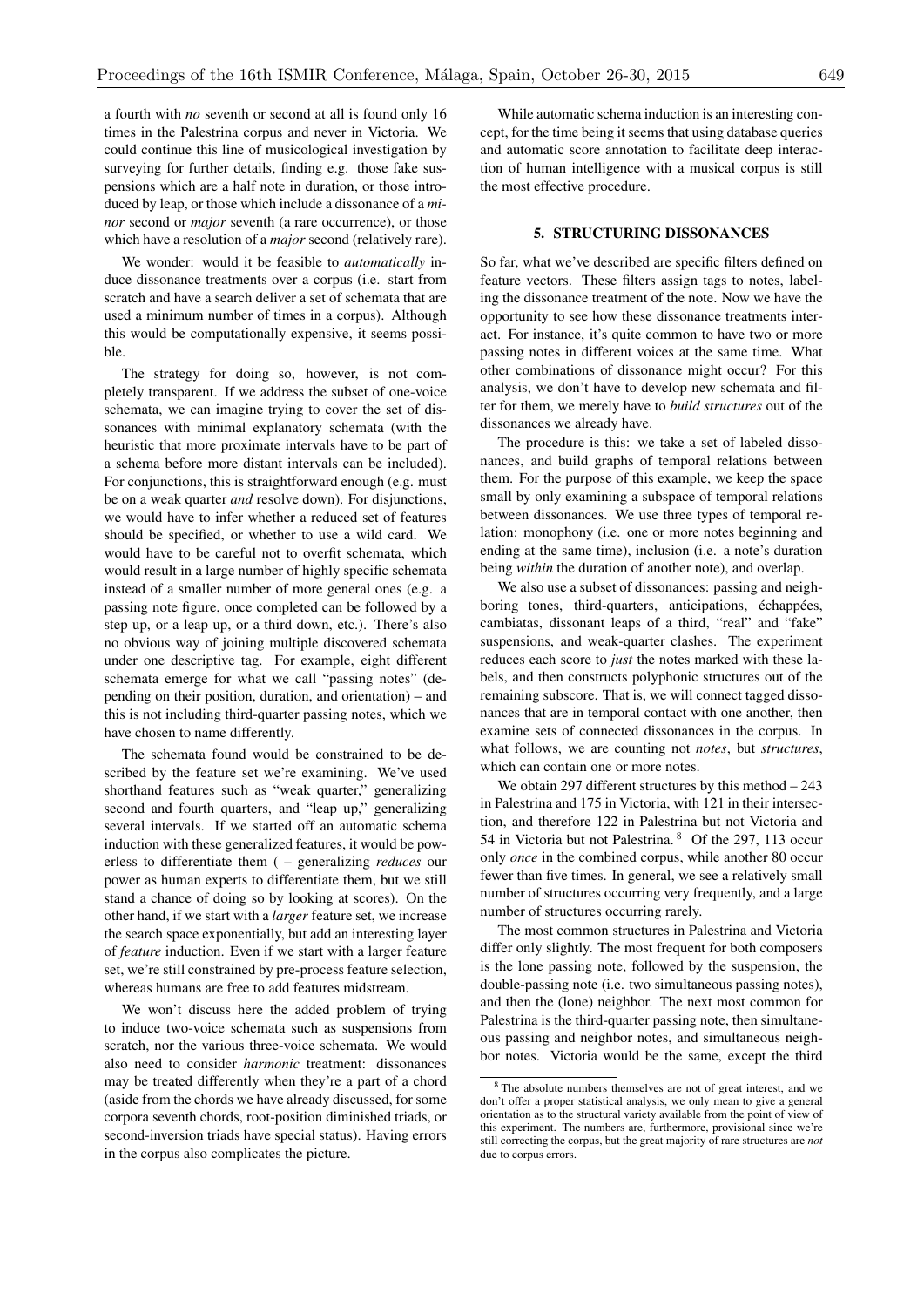quarter dissonance is slightly more rare in Victoria, appearing after the latter two.

Other structures show a greater difference in practice between the composers. For instance, just looking at structures with double suspensions, we find that Palestrina resolves these at different times (i.e. one resolution coming a quarter note before the other) over half of the time, whereas Victoria only resolves them at different times about 10 percent of the time. <sup>9</sup> We find also that simultaneous "fake" suspensions don't occur in Palestrina, while there are 26 instances in the Victoria corpus. A figure in which a note is a dissonant third-quarter with respect to one voice at the same time as being interpreted as the agent of a diminished suspension<sup>10</sup> in another voice is found 23 times in Palestrina and once in Victoria. The cambiata occurring within the duration of a suspension, and the double third-quarter dissonance are also much more frequent in Palestrina than in Victoria. Everything found in Victoria more than three times is also found in Palestrina at least once – it's not obvious if this is an artifact of the difference in the sizes of the corpora,  $11$  or whether it reflects on the practice of the composers.

## 6. EXTRAPOLATION AND NEW STRUCTURES

The distribution of structures of labelled dissonances, with many structures used only once or a handful of times, shows us that we are not dealing with a closed set of reusable possibilities, but a *composable* space. This suggests that it's possible to build structures that are not in the corpus, but that are within the matrix of possibilities outlined by the corpus. In efforts to build style-copying automata, a trend has been to *re-use* and *re-combine* elements found in a corpus. But since it is the responsibility of the artist to offer *something new* in each work, reasoning about *unused* structures is essential for deeper exploration of corpus extension.

What we present in this section was not constructed automatically; we simply show that the structures we obtained from labelled dissonances seem to constitute a set with missing elements which *might* have been used in the corpus. It is our opinion that it would be possible to construct these automatically, and that in any case, the set of unused possibilities (and the set of once-used possibilities) are an avenue of insight into the nature of composition. Our ability to schematize the treatment of a great majority of dissonances in the corpus points to a constrained and rule-bound composition practice. How does this relate to the obligation to create new and different works? And is it possible to *reason* about newness and difference? In this section we suggest an approach.

We can proceed rather conservatively: instead of trying to invent complex and exotic new combinations that might be realizable, we can start by looking for unfilled niches that are relatively simple. For instance, if we take the subset of structures that consist of more than two *simultaneous* dissonances including at least one cambiata and one neighbor, we find *a single structure* that occurs once: a cambiata, neighbor, and two passing tones at the same time. This means that the *simpler* cambiata, neighbor, and *one* passing tone never occurs! We also see other obvious combinations including a cambiata and two neighbors, two cambiatas and a neighbor, and a cambiata, two neighbors and one passing note. It is simple to enumerate all of the possibilities in this small combinatorial space. <sup>12</sup>

For a given constructed dissonance structure, it's not guaranteed that it is realizable. We can try to realize it systematically by generating and testing candidates. The space of candidates is small enough to be tractably enumerable, especially if we proceed in stages, leaving the issue of voicing (order of voices from low to high) until later. Candidates can be rejected if they cause unschematized dissonances  $(Xs)$ , or break some other constraint – e.g. we might reject parallel fifths, octaves, and unisons, to conform with the style. It turns out that we can construct viable fragments in which a cambiata, a neighbor, and a passing tone occur simultaneously, or in which a cambiata and two neighbors occur simultaneously (left as an exercise for the reader!). As far as we can tell, there's no "reason" that these don't occur in the corpus.

We can extend this game of finding unused potentials by taking the interval combinations of a structure as another parameter. For instance, four simultaneous passing notes occur about 40 times in the combined corpus, but most of the time the passing note "chord" is just a minor or major third, with pairs of passing notes up and down through each note of the third. There is one instance where a minor triad is constituted (one passing note is preceded by a dissonant third quarter). The major triad occurs several times in the triple-passing-tone structure; it appears to be an unused possibility in the quadruple.

The possibility for combinatorial explorations are vast. For instance, there are more than 70 different *sonorities* (pitch-class sets sounding at some moment) in Palestrina, while only 7 of them need not involve dissonance. The rest are constructed precisely in the manner we have just been describing, with combinations of dissonance treatments.

Equally great are the opportunities for musicologists to study specific usages in their musical, textual, and historical contexts; the computational means to find and annotate sets of occurrences will surely facilitate this process.

The general methodology used here can be extended to other corpora, and to other aspects of musical practice. The computational study of musical corpora through schematization, structure-building, automatic annotation, and generative extrapolation will bring a new scope and precision to our understanding of musical practice and potential.

<sup>9</sup> We can see this because these two instances have different polyphonic profiles: if they both resolve at the same time they're in rhythmic monophony with one another, whereas if one resolves first, one suspension is durationally contained within the other.

 $10$  I.e. a suspension with duration of a quarter.

<sup>&</sup>lt;sup>11</sup> 261 movements of Victoria vs. 705 of Palestrina

<sup>&</sup>lt;sup>12</sup> In fact the *whole* space of dissonance structures under this model may be small enough to be feasibly enumerable. If so, how does this fact relate to our surmise that *for Palestrina and Victoria*, the space seems to be "composed" rather than enumerated? This is a question for the practice and philosophy of the nascent discipline of constructive musicology, or the study of corpora through computational extension.